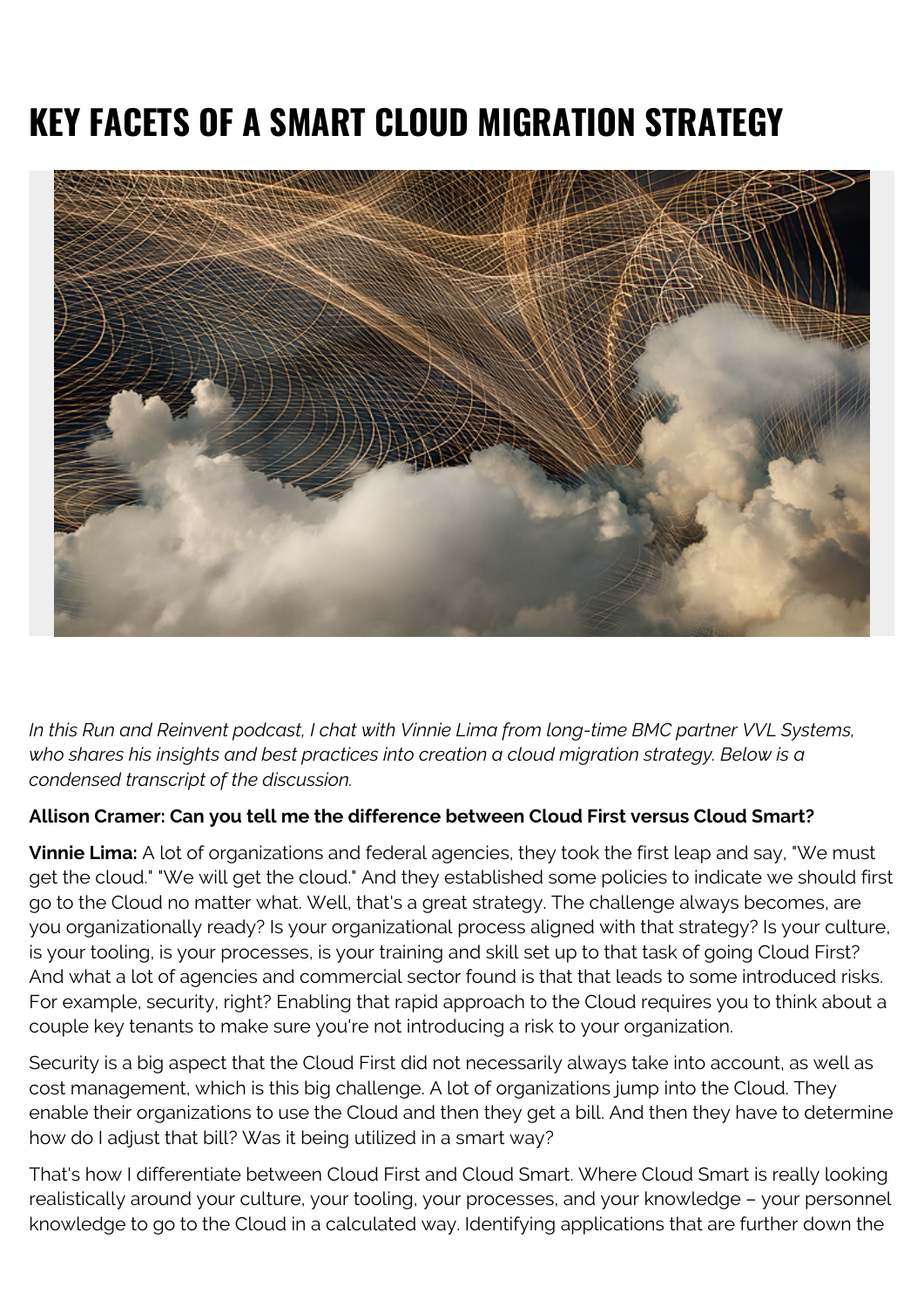modernization roadmap that are good candidates. There are quick wins, as well as, creating a roadmap around governance. To make sure that as you introduce more workloads to the Cloud that they are sustainable, that you're not going to have a shell shock around cost, or security, or cultural.

## **Allison: One of the things that always surprises me a little bit is that folks seem so focused on moving to the Cloud, but have not necessarily documented what they think that's going to do for them, right?**

**Vinnie:** In the [example of USDA](https://blogs.bmc.com/blogs/how-the-usda-takes-a-pragmatic-cloud-smart-approach-to-public-cloud/), our key success is to be able to demonstrate that a hybrid-cloud, multi-cloud strategy is functionally capable within a federal agency. So, there's a lot of layers before you start talking about taking applications to the cloud, especially when dealing with USDA where you have to deal with a federate moderate and a **[FISMA High environment](https://digitalguardian.com/blog/what-fisma-compliance-fisma-definition-requirements-penalties-and-more)** that has additional layers of complexity.

Our initial charter was to do a very agile methodology-based approach of delivering some key tenants of fundamental capabilities; some foundational services. So, not only connectivity, or texture, security, ATOs come into play, but also enabling to demonstrate that a service once delivered into the cloud, is manageable, is sustainable.

All of the operational aspects – the incident management, the change management, all of the ITIL processes, how do you monitor it, how do you patch it? Those are all things that in the USDA scenario were key tenants for us to go the cloud. Without that, they will not accept that cloud strategy. So, that was our first initiative, to start small, think about the key tenants that you have to deliver before any customer workloads – any workloads were going to the cloud.

## **Allison: Do you have a roadmap or just some suggested activities for people to go through as they try to figure out, "Okay, what would it make sense for me to move first?"**

Vinnie: As what everybody says, there's never a single right answer, but for most organizations that we've come across, and especially true for USDA, was really focus on your strategy around how you're approaching cloud. Don't let policy drive the risk. You want to be smart about going to the cloud, but you first really need to take a good 360-degree view on perspective for your organizational processes.

What is your culture like? How do they operate? How do you deliver services to your customers? Personnel skill set I think is a key challenge, as much as a lot of cloud vendors – they might not like me saying this, make it look easy. Cloud is really hard, right? Cloud is – to do it right requires you have the right people, the right training, the right skill set. And they have to pair that up with technology. So, looking at your current technology innovation and investment to determine where are their gaps to sustain this rapid pace of cloud?

we focused on quick wins. We focused on the Fail-Fast, Adapt-Fast methodology. We leveraged agile from the get-go. So, we were able to take requirements that popped up on a daily basis and be able to think and ask a couple things. Why are we doing this? Is it important to the mission? And if we build this, will they come, right? There's a lot of cloud innovation out there, a lot of cloud initiatives that build some great ideas, but nobody consumes them. So, it's important as you're moving either creating a cloud environment, multi-cloud approach, or you're moving applications to the cloud, you've really got to ask yourself why.

**Allison: I like the way you couched in the quick wins around they might be quick wins, but they're part of a long game, right?**